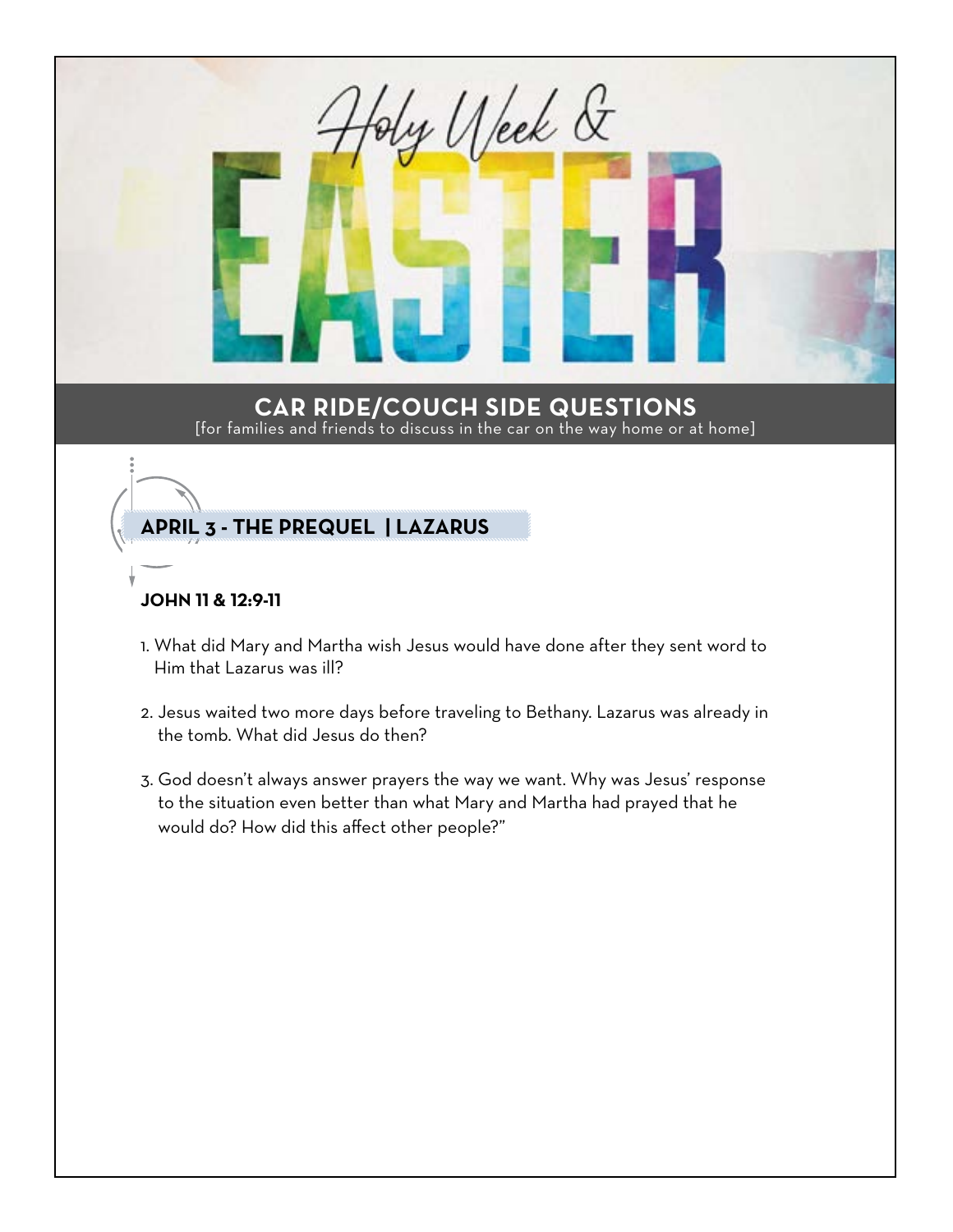

- 2. The crowd treated Jesus like a King, spreading clothes and branches before Him. What kind of King is He?
- 3. The people waved palm branches and shouted "Hosanna" as Jesus rode into Jerusalem. How do you praise the Lord?"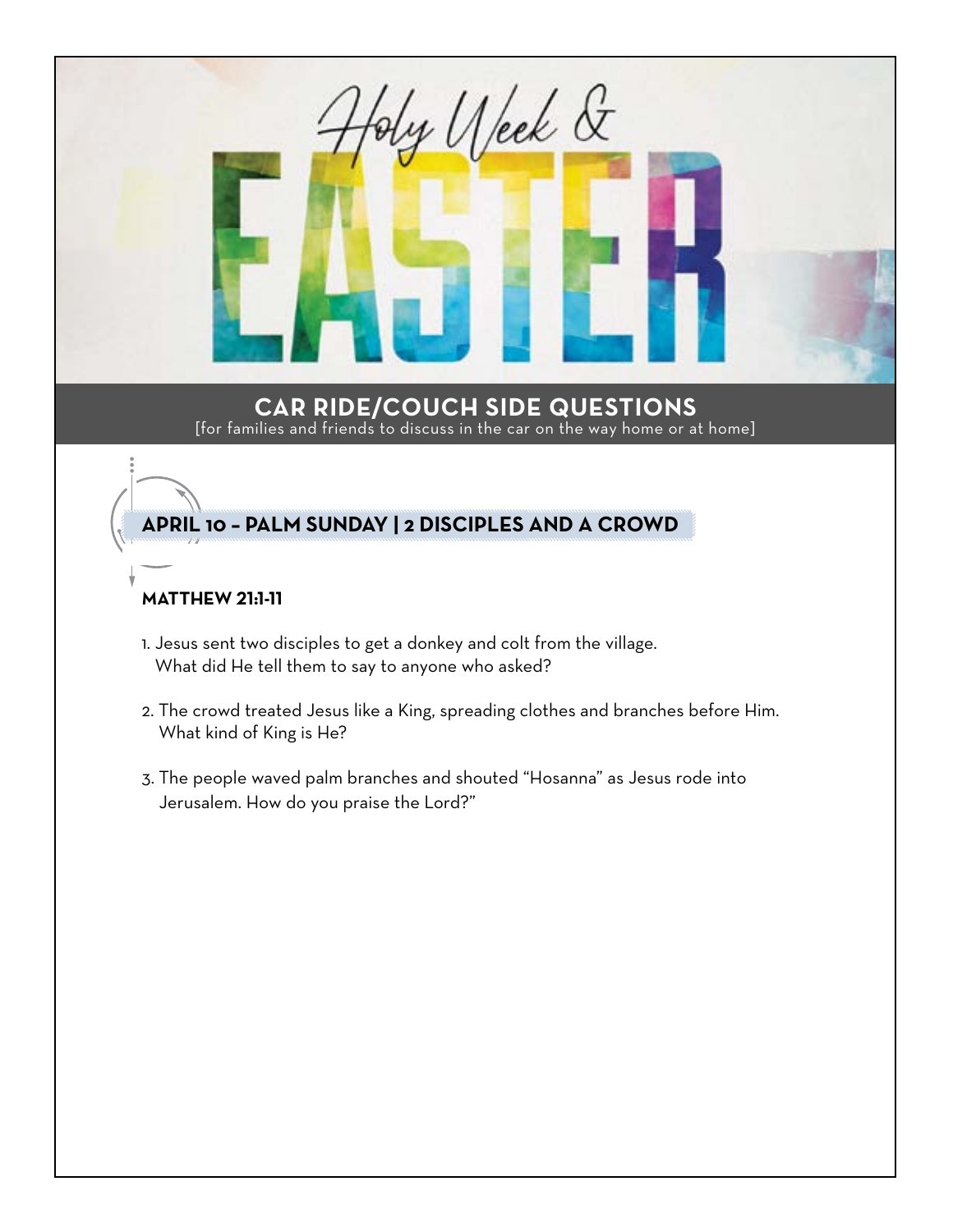

## **LUKE 22**

- 1. Jesus told Peter that he would deny Jesus. Jesus also told Peter to strengthen his brothers after he repented and turned back to Jesus. How have you felt after receiving forgiveness from Jesus? How can you share Jesus with others?
- 2. Jesus prayed for Peter's faith not to fail. Who's faith can you pray for during their difficult times?
- 3. Jesus taught His disciples to lead others by serving them. How can you serve others with kindness?"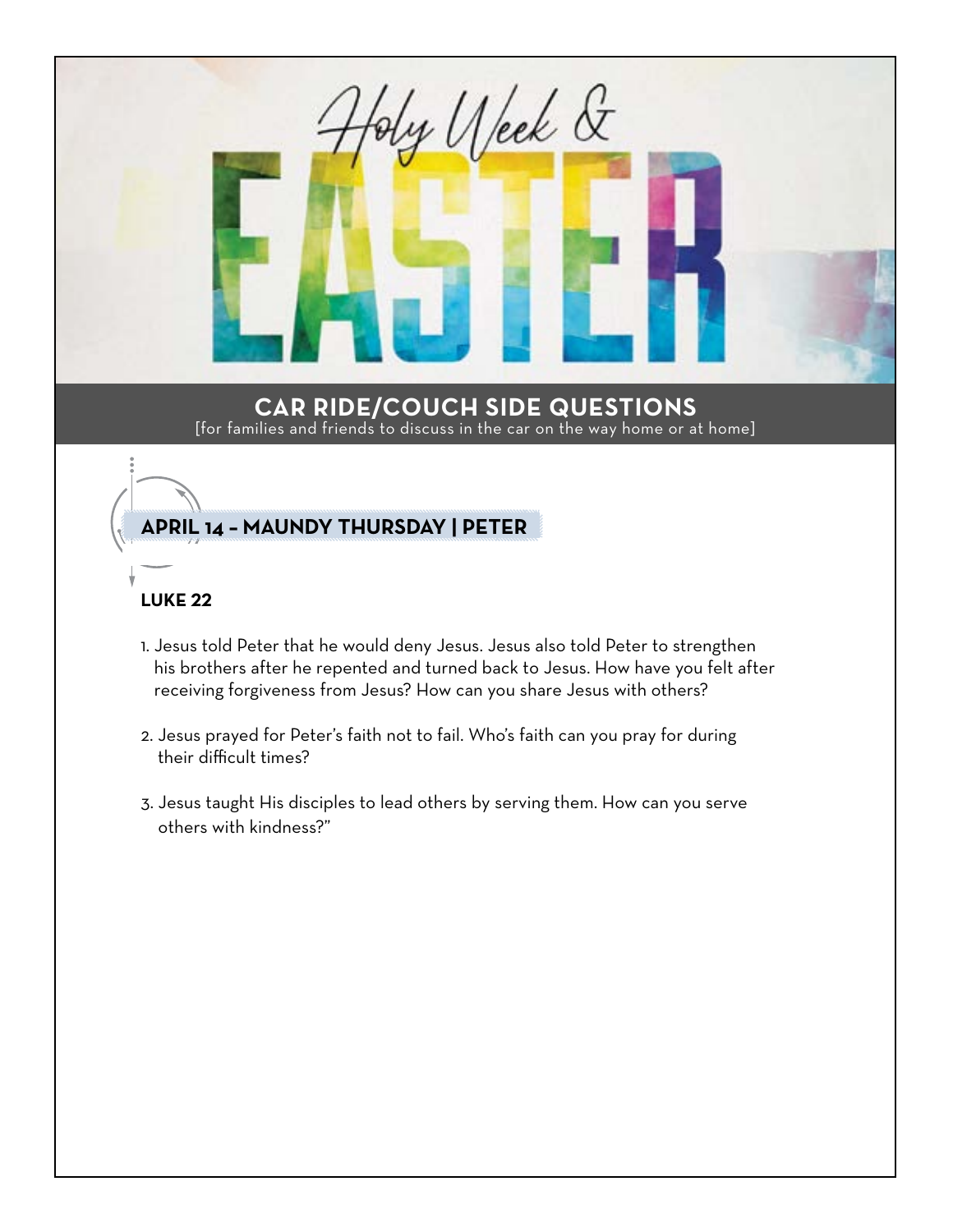

- How do you react when an unexpected situation is thrown at you?
- 2. Can you think of one time something someone did impacted your faith?
- 3. How willing are you to live thankfully for Jesus dying for you, during both the good and bad times in your life?"